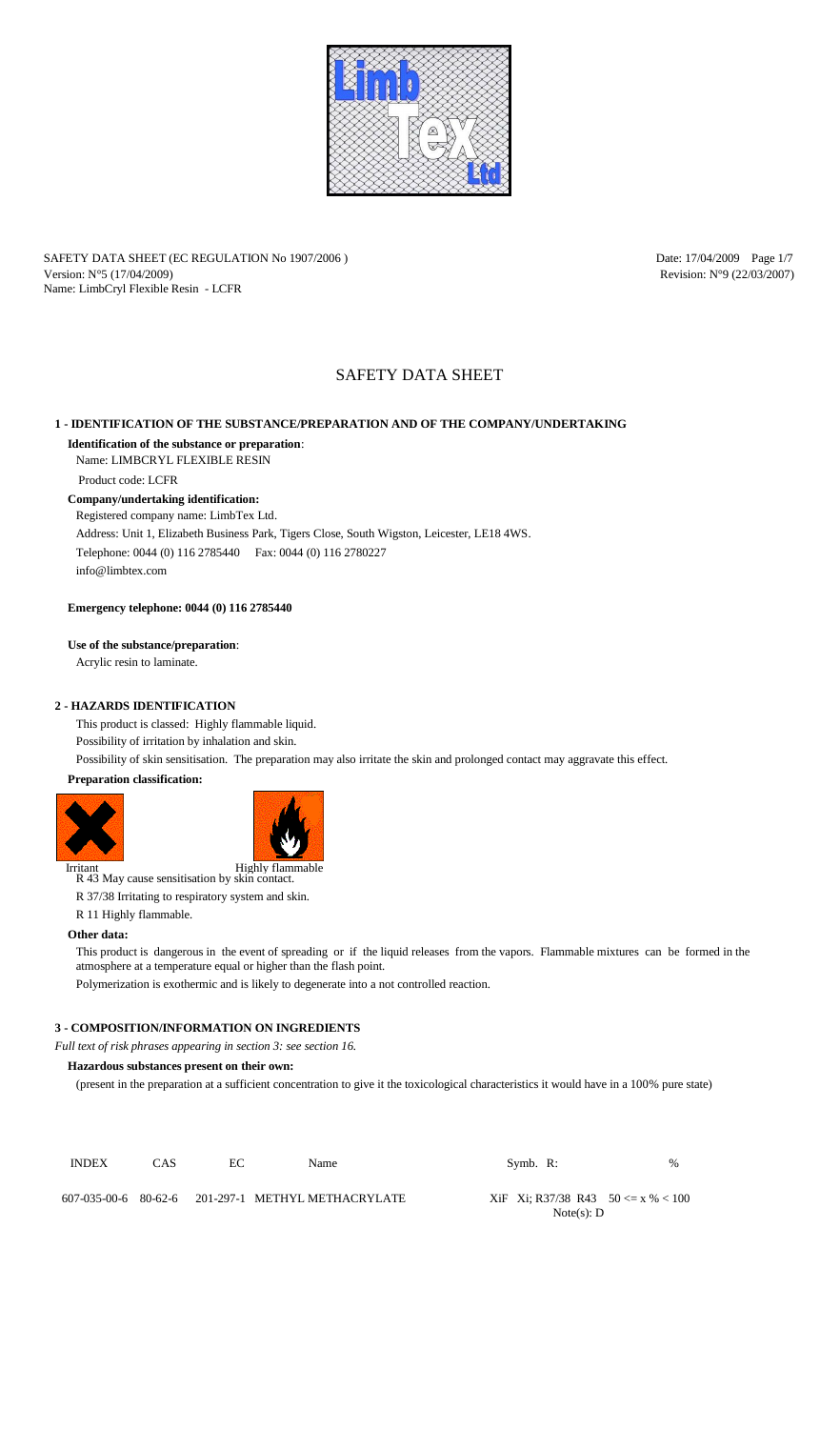### **Other substances representing a hazard:**

No known substance in this category present.

#### **Substances present at a concentration below the minimum danger threshold:**

| <b>INDEX</b>  | `AS      |                 | Name                        | Symb. | R. | $\%$                               |
|---------------|----------|-----------------|-----------------------------|-------|----|------------------------------------|
| <b>COP002</b> | 109-17-1 | $203 - 653 - 1$ | <b>TETRAETHYLENE GLYCOL</b> |       |    | $Xi; R36/38$ 2.5 $\lt = x \% < 10$ |
|               |          |                 | <b>DIMETHACRYLATE</b>       |       |    |                                    |

# **Other substances with occupational exposure limits**:

No known substance in this category present.

### **4 - FIRST AID MEASURES**

As a general rule, in case of doubt or if symptoms persist, always call a doctor.

NEVER induce swallowing in an unconscious person.

#### **In the event of exposure by inhalation:**

If a large quantity is inhaled, move the patient into the fresh air and keep him/her warm and still.

If breathing irregular or is stopped, to practise the artificial respiration and to call upon a doctor.

If the person is unconscious, to place in side position of safety and to call a ambulance.

# **In the event of splashes or contact with eyes**:

Wash thoroughly with soft, clean water for 15 minutes holding the eyelids open.

Refer the patient to an ophthalmologist, in particular if there is any redness, pain or visual impairment.

#### **In the event of splashes or contact with skin:**

Remove contaminated clothing and wash the skin thoroughly with soap and water or a recognised cleaner.

DO NOT use solvents or thinners.

Clothing will be re-used only after cleaning.

If an irritation appears or if the contamination is extended or prolonged, consult a doctor.

#### **In the event of swallowing:**

In the event of swallowing, if the quantity is small (no more than one mouthful), rinse the mouth with water and consult a doctor.

Keep still. DO NOT induce vomiting.

If swallowed accidentally, call a doctor to assess the need for monitoring and subsequent treatment in hospital. Show him the label.

#### **Information for the doctor**:

Symptomatic treatment is advised.

# **5 - FIRE-FIGHTING MEASURES**

Chemical powders, carbon dioxide and other extinguishing gas are suitable for small fires.

### **Suitable extinguishing media**:

In the event of fire, use specifically suitable extinguishing agents. Never use water.

The carbon dioxide, powders and foams chemical.

#### **Extinguishing media which must not be used for safety reasons:**

Sometimes, and due to the presence of organic material, a fire may produce a thick black smoke. Exposure to decomposition products may be hazardous to health.

Do not breathe in smoke.

Prevent the effluent of fire-fighting measures from entering drains or waterways.

Do not use water.

# **Special protective equipment for fire-fighters**:

Fire-fighting personnel are to be equipped with autonomous insulating breathing apparatus.

# **Special exposure hazards arising from the substance or preparation itself, combustion products, resulting gases:**

# Limit the spreading of the fluids of extinction.

The containers close to fire must be moved away or cooled with water.

Possibly, and because of the presence of organic matters, a fire could produce a thick black smoke. The exposure to the products of decomposition could involve health risks.

Not to breathe the fumes.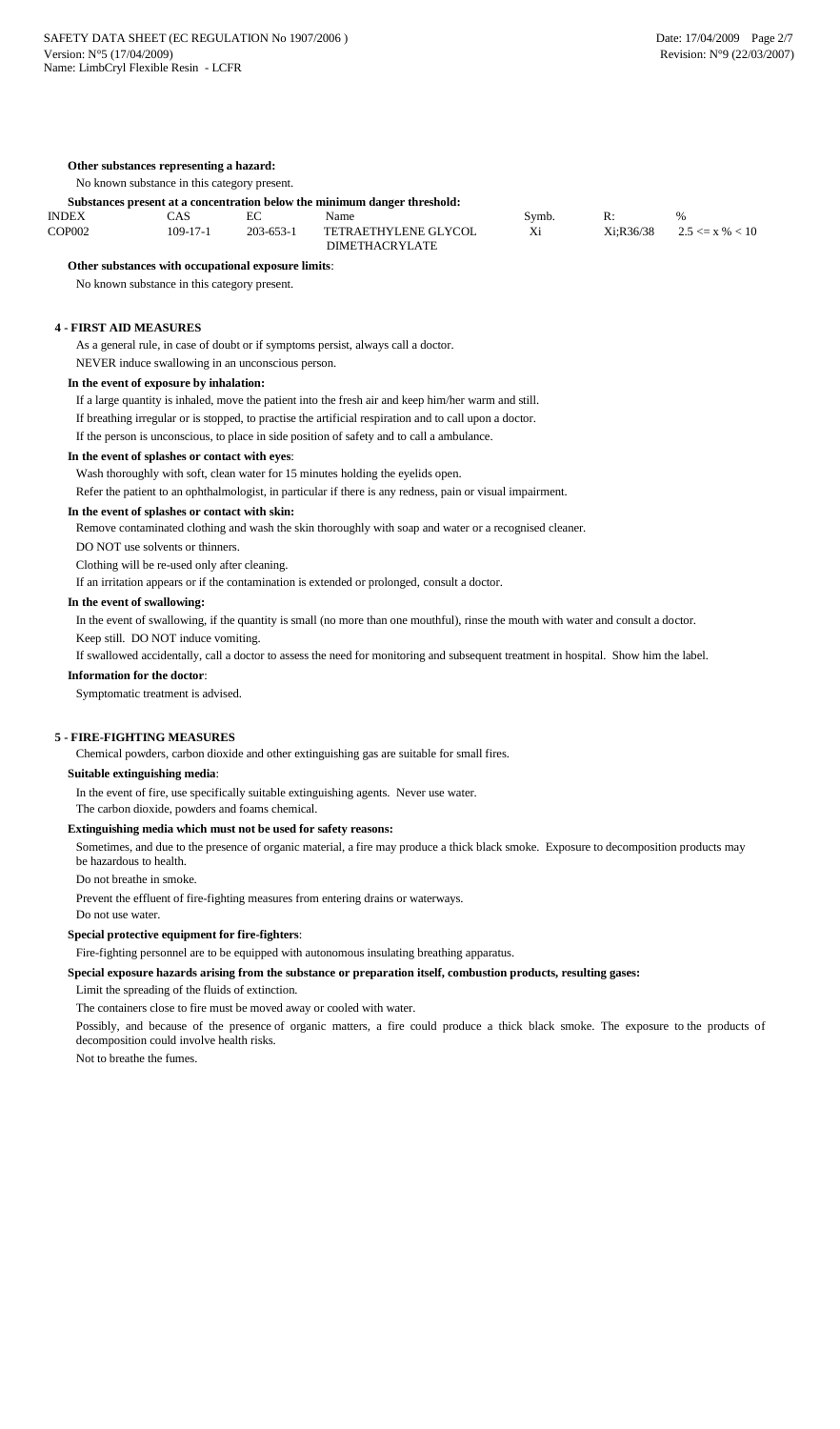# **6 - ACCIDENTAL RELEASE MEASURES**

### **Personal precautions**:

On account of the organic solvents contained in the preparation, eliminate sources of ignition and ventilate the premises.

Avoid inhaling the vapors.

Consult the safety measures listed under headings 7 and 8.

If the widespread quantities are important, to evacuate the personnel while utilizing only trained operators provided with protection equipements.

#### **Environmental precautions**:

Contain and control the leaks or spills with non-combustible absorbent materials such as sand, earth, vermiculite, diatomaceous earth in drums for waste disposal.

Prevent any material from entering drains or waterways.

Use drums to dispose of waste recovered in accordance with applicable regulations (see heading 13).

If the product contaminates waterways, rivers or drains, alert the relevant authorities in accordance with statutory procedures

### **Methods for cleaning up**:

Clean preferably with a detergent, do not use solvents.

To contain and collect the leakages with noncombustible materials absorbing (for example of sand, ground, vermiculite or ground of diatoms) in barrels for the waste disposal, according to regulations' in force.

# **7 - HANDLING AND STORAGE**

The regulations relating to storage premises apply to workshops where the product is handled.

Anyone with a history of skin sensitisation must on no account handle such products

#### **Handling:**

Handle in well-ventilated areas.

The vapors are denser than air. They can spread along the ground and form explosive mixtures with air

Prevent the formation of flammable or explosive concentrations in air and avoid vapor concentrations higher than the occupational exposure limits.

The transfer will be done by gravity or pump. One will proscribe the transfers by pressure of air.

#### **Fire prevention:**

Use the product in premises where there are no naked flames or other sources of ignition and have protected electrical equipment

Keep packages tightly closed and away from sources of heat, sparks and naked flames.

Do not use tools which may produce sparks. Do not smoke.

Prevent access by unauthorised personnel.

### **Recommended equipment and procedures:**

For personal safety, see §8.

Observe precautions stated on label and also industrial safety regulations

Packages which have been opened must be reclosed carefully and stored in an upright position

Avoid inhaling vapors.

Avoid contact of product with the skin and eyes

Started packing must be closed again carefully and preserved in driving position.

#### **Prohibited equipment and procedures:**

Smoking, eating and drinking are prohibited in premises where the preparation is used

Never open the packages under pressure

It is recommended not to carry contact lenses.

Keep the container tightly closed in a dry, well-ventilated place

Keep away from all sources of ignition - do not smoke.

Keep well away from all sources of ignition, heat and direct sunlight

The floor must be impermeable and form a collecting basin so that, in the event of an accidental spillage, the liquid cannot spread beyond this area.

To preserve at the variation of food and drinks, including those for animals.

To preserve only in the container of origin at a temperature not exceeding 30°C.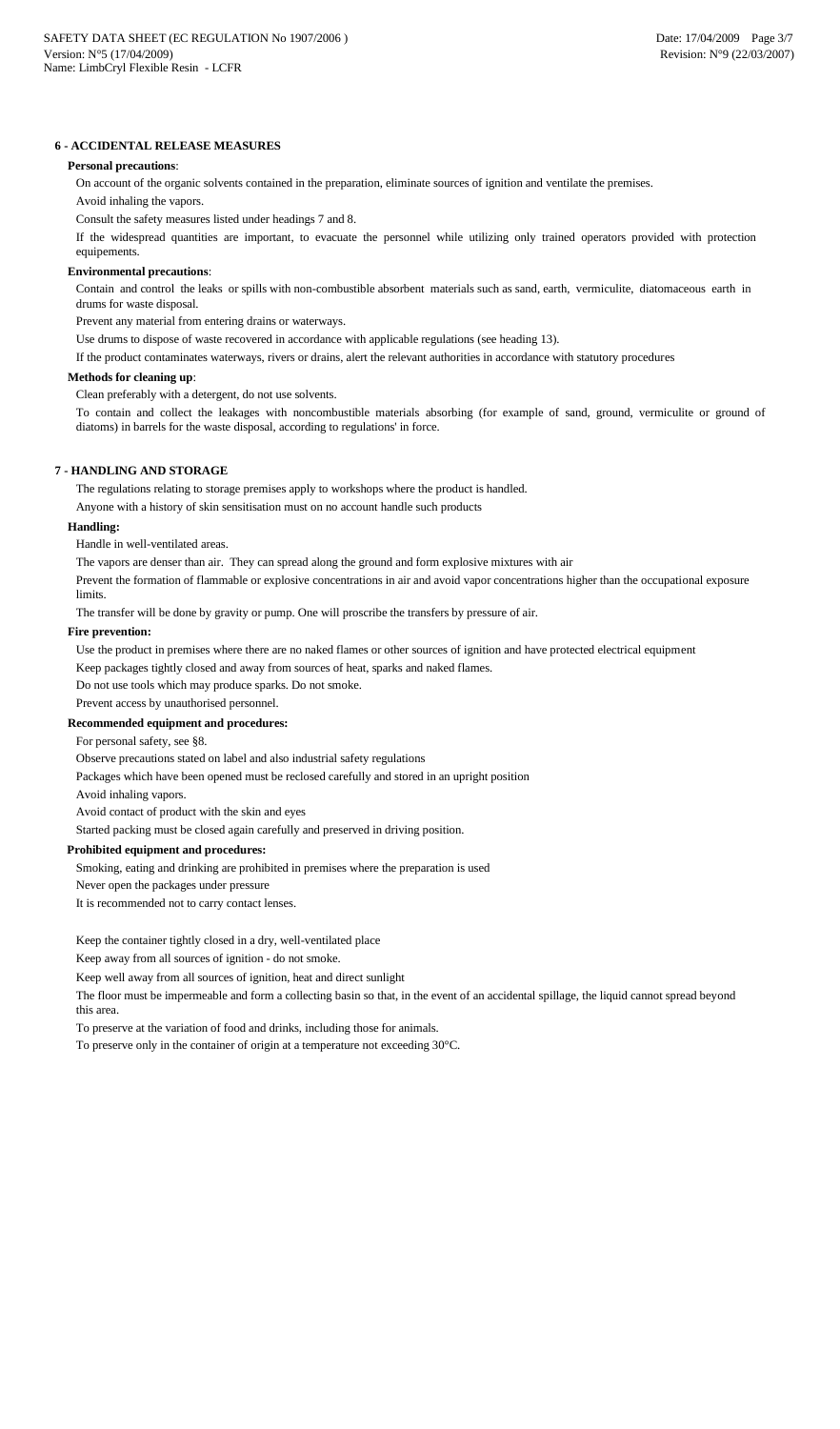# **8 - EXPOSURE CONTROLS/PERSONAL PROTECTION**



Use personal protection equipment as per Directive 89/686/EEC.

Anyone with a history of skin sensitisation must on no account handle such products.

# **Technical measures:**

Ensure adequate ventilation, if possible with extractor fans at work posts and appropriate general extraction.

If this ventilation is insufficient to maintain the concentration of solvent vapors below the exposure limits, wear breathing apparatus

Maintain the buildings and the working stations in a perfect state of cleanliness, to frequently clean them.

To observe a very strict personal hygiene.

Ensure a good ventilation and a correct extraction the level of the working area. Recommended explosion protected ventilation.

# **Exposure limit values per INRS ED 984**:

| France                  | VME-ppm:                           | $VME-mg/m3$ :  | VLE-ppm:      | $VLE-mg/m3$ :      | Notes:      | TMP N°:    |
|-------------------------|------------------------------------|----------------|---------------|--------------------|-------------|------------|
| $80 - 62 - 6$           | 100                                | 410            | 200           | 820                |             | 82         |
| Germany                 | Class:                             | MAK-ppm:       | $MAK-mg/m3$ : | Notes:             | Notes:      |            |
| $80 - 62 - 6$           | Ι.                                 | 50             | 210           | C.Sens             |             |            |
| ACGIH(TLV) TWA-ppm:     |                                    | $TWA-mg/m3$ :  | STEL-ppm:     | STEL-mg/m3: Notes: |             | Notes:     |
| $80 - 62 - 6$           | 100                                | 410            |               |                    | A4          |            |
|                         | Exposure limit values (2003-2006): |                |               |                    |             |            |
| Switzerland             | $VME-mg/m3$ :                      | VME-ppm:       | $VLE-mg/m3$ : | VLE-ppm:           | Temps:      | RSB:       |
| $80 - 62 - 6$           | $210$ mg/m $3$                     | 50 ppm         | 420 mg/m3     | $100$ ppm          | 4x15        | S          |
| Canada-Quebec TWA:      |                                    | STEL:          | Ceiling:      | Definition:        | Criterions: |            |
| $80 - 62 - 6$           | $100$ ppm                          |                |               |                    |             |            |
| Canada-Ontario TWA:     |                                    | STEL:          | Ceiling:      | Definition:        | Criterion:  |            |
| $80 - 62 - 6$           | $50$ ppm                           | $100$ ppm      |               | $\sim$             |             |            |
| Canada-British Columbia |                                    | TWA:           | STEL:         | Ceiling:           | Definition: | Criterion: |
| $80 - 62 - 6$           | 50 ppm                             | $125$ ppm      |               |                    |             |            |
| Canada-Alberta TWA:     |                                    | STEL:          | Ceiling:      | Definition:        | Criterion:  |            |
| $80 - 62 - 6$           | $100$ ppm                          |                |               |                    |             |            |
| Germany/AGW AGW:        |                                    | AGW:           | Faktor:       | Bemerkungen:       |             |            |
| $80 - 62 - 6$           | $50$ ml/m $3$                      | $210$ mg/m $3$ | 2(1)          | DFG, Y             |             |            |
| Slovakia                | TWA:                               | STEL:          | Ceiling:      | Definition:        | Criterion:  |            |
| $80 - 62 - 6$           | 50 ppm                             | $210$ mg/m $3$ | I.            |                    |             |            |
| <b>UK/WELs</b>          | TWA:                               | STEL:          | Ceiling:      | Definition:        | Criterion:  |            |
| $80 - 62 - 6$           | 50 ppm                             | $100$ ppm      |               |                    |             |            |
| Czech Rep.              | TWA:                               | STEL:          | Ceiling:      | Definition:        | Criterion:  |            |
| $80 - 62 - 6$           | $50 \text{ mg/m}$                  | $150$ mg/m $3$ |               |                    |             |            |
| <b>ACGIH/TLV</b>        | TWA:                               | STEL:          | Ceiling:      | Definition:        | Criterion:  |            |
| $80 - 62 - 6$           | 50 ppm                             | $100$ ppm      |               |                    |             |            |
| Germany/MAK TWA:        |                                    | STEL:          | Ceiling:      | Definition:        | Criterion:  |            |
| $80 - 62 - 6$           | 50 ppm                             | 100 ppm        |               |                    |             |            |
| Germany/TRK             | TWA:                               | STEL:          | Ceiling:      | Definition:        | Criterion:  |            |
| $80 - 62 - 6$           | 50 ppm                             | $210$ mg/m $3$ | $=1=$         | Y DFG              |             |            |
| <b>UK/OES</b>           | TWA:                               | STEL:          | Ceiling:      | Definition:        | Criterion:  |            |
| $80 - 62 - 6$           | 50 ppm                             | $100$ ppm      |               |                    |             |            |
| Nederland               | TWA:                               | STEL:          | Ceiling:      | Definition:        | Criterion:  |            |

| Definition: | Criterion |
|-------------|-----------|
|             |           |
| Definition: | Criterion |
|             |           |
| Definition: | Criterion |
|             |           |
| Definition: | Criterion |
|             |           |

| $80 - 62 - 6$             | $40 \text{ mg/m}$ |                    |          | ۰           |                          |
|---------------------------|-------------------|--------------------|----------|-------------|--------------------------|
| Belgique                  | TWA:              | STEL:              | Ceiling: | Definition: | Criterion:               |
| $80 - 62 - 6$             | $100$ ppm         |                    |          |             |                          |
| Polska                    | TWA:              | STEL:              | Ceiling: | Definition: | Criterion:               |
| $80 - 62 - 6$             | $50 \text{ mg/m}$ | $400 \text{ mg/m}$ |          |             | $\overline{\phantom{0}}$ |
| España                    | TWA:              | STEL:              | Ceiling: | Definition: | Criterion:               |
| $80 - 62 - 6$             | $50$ ppm          | $100$ ppm          |          |             |                          |
| <b>USA/NIOSH REL TWA:</b> |                   | STEL:              | Ceiling: | Definition: | Criterion:               |
| $80 - 62 - 6$             | $100$ ppm         |                    |          |             |                          |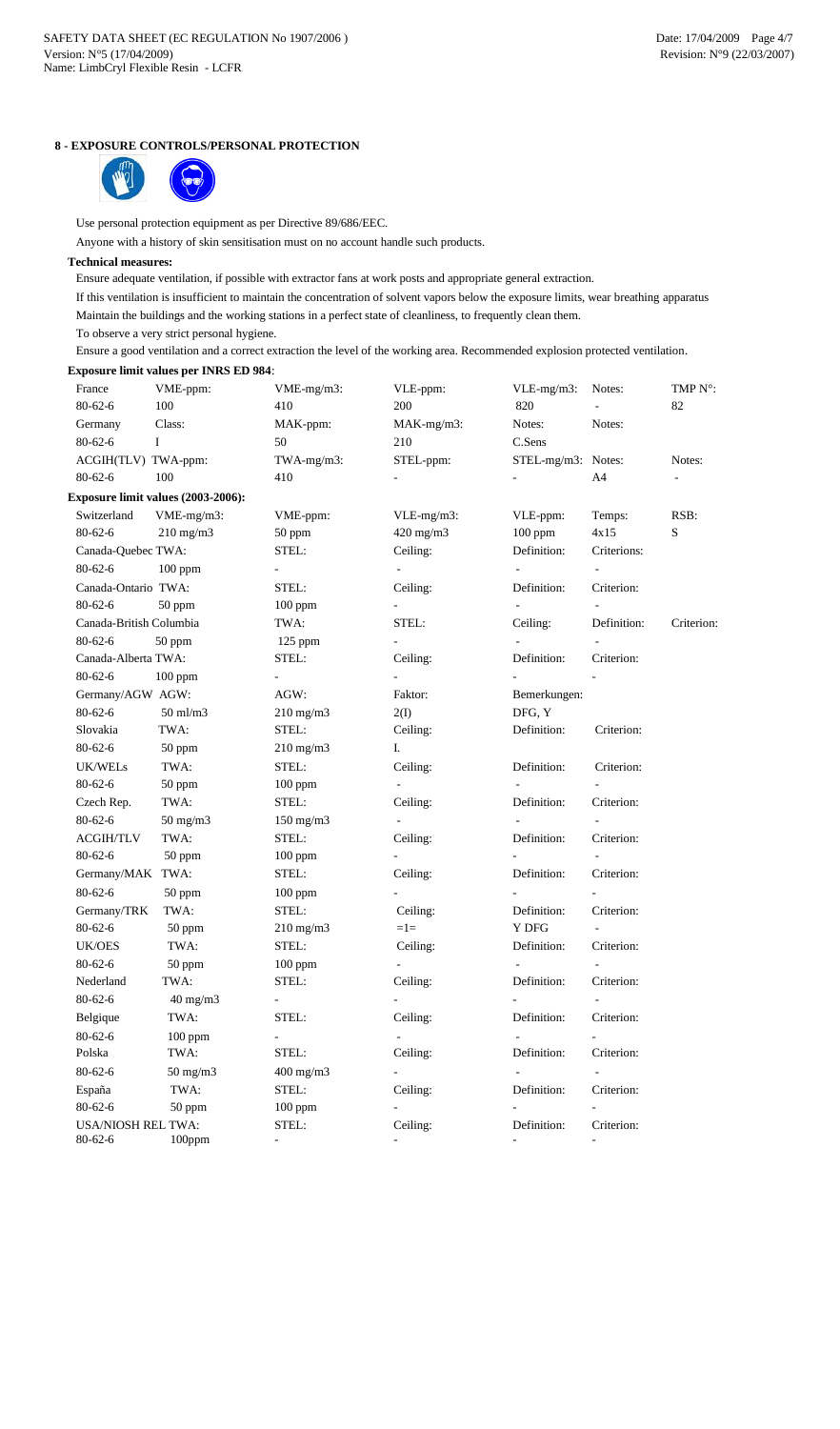| USA/NIOSH IDLH TWA: |                          | STEL:                    | Ceiling:                 | Definition:              | Criterion:               |
|---------------------|--------------------------|--------------------------|--------------------------|--------------------------|--------------------------|
| $80 - 62 - 6$       | $\overline{\phantom{0}}$ | $\overline{\phantom{a}}$ | $1000$ ppm               | $\overline{\phantom{0}}$ | ۰                        |
| USA/OSHA PEL        | TWA:                     | STEL:                    | Ceiling:                 | Definition:              | Criterion:               |
| $80 - 62 - 6$       | $100$ ppm                | $\overline{\phantom{a}}$ | $\overline{\phantom{0}}$ | $\overline{\phantom{0}}$ | $\overline{\phantom{0}}$ |

- Butyl rubber
- Neoprene

# **Respiratory protection:**

Where workers encounter concentrations higher than the exposure limits, they must wear suitable, approved masks.

# **Hand protection:**

Type of gloves recommended :

Protective creams may be used for exposed skin, but they should not be applied after contact with the product. In the event of prolonged or repeated contact with the hands, use appropriate gloves.

# **Eye and face protection:**

Use eye protectors designed to protect against liquid splashes

Envisage fountains occulaires and showers of safety in the workshops where the preparation is handled.

# **Skin protection:**

For further information, see § 11 of S.D.S. - Toxicological information.

# **9 - PHYSICAL AND CHEMICAL PROPERTIES**

| General information:                                          |                           |
|---------------------------------------------------------------|---------------------------|
| Physical state:                                               | fluid liquid              |
| Important health, safety and environmental information:       |                           |
| pH of the substance or preparation:                           | not relevant.             |
| The pH is impossible to measure or its value is not relevant. |                           |
| Boiling point/boiling range:                                  | not relevant.             |
| Flash point interval:                                         | Flash point $\leq$ 21 °C  |
| Flash point:                                                  | $2.00 °C$ .               |
| Explosive properties, lower explosivity limit (%):            | 2,1                       |
| Explosive properties, upper explosivity limit (%):            | 12,5                      |
| Vapour pressure:                                              | Below 110 kPa (1.10 bar). |
| Density:                                                      | < 1                       |
| Density:                                                      | $0,94$ (eau=1)            |
| Water solubility:                                             | Dilutable                 |
| Partition coefficient: n-octanol/water:                       | 1,38                      |
| Viscosity:                                                    | approx. 800 mPa.s         |
| Vapour density:                                               | $3,5 \text{ (air=1)}$     |
| <b>Other information:</b>                                     |                           |
| melting point/melting range:                                  | $-48^{\circ}$ C           |
| Self-ignition temperature:                                    | 430 °C.                   |
| Decomposition point/decomposition range :                     | not relevant.             |

# **10 - STABILITY AND REACTIVITY**

When exposed to high temperatures, the preparation may release dangerous decomposition products such as carbon monoxide and dioxide, smoke and nitrogen oxide

Any apparatus likely to produce a flame or to have a metallic surface at high temperature (burners, electric arcs, furnaces etc.) must not be allowed on the premises.

# **Conditions to avoid:**

Product sensitive to the light.

# **Materials to avoid**:

In the presence of peroxides, reducers or heavy metals, the product can polymerize with release of heat. Exothermic and dangerous reaction with peroxides, reducers, nitrates, bases strong, acid strong and iron oxide. Explosive reaction with the activated carbon.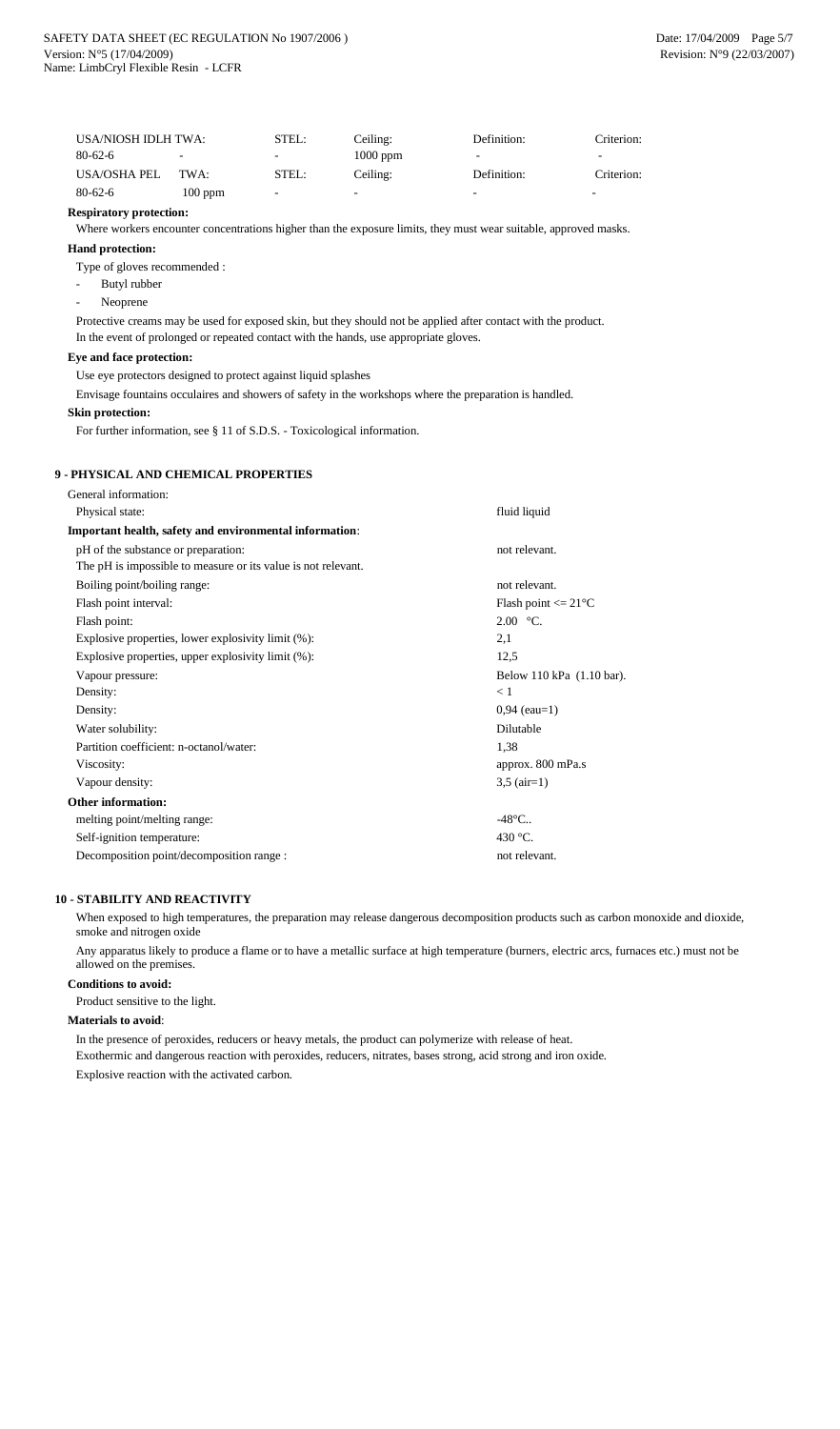### **11 - TOXICOLOGICAL INFORMATION**

# **Exposure to vapors from solvents contained in the preparation beyond the exposure limits stated may produce effects harmful to health, such as**:

Irritation of mucous membrane and respiratory system, kidneys, liver and central nervous system.

Symptoms produced will include headaches, numbness, dizziness, fatigue, muscular asthenia and, in extreme cases, loss of consciousness.

Prolonged or repeated contact with the preparation may strip the skin of its natural oil and thus cause non-allergic dermatitis on contact and absorption through the epidermis.

Splashes in the eyes may cause irritation and reversible damage

It is generally agreed that substances contained are likely to cause, among certain predisposed subjects, a sensitisation reaction by cutaneous route

### **In the event of exposure by inhalation:**

Bibliographical data Methyl Methacrylate - CL50 (rat, 4h) = 7095 ml/m3

Bronchial irritation with thoracic pains, cough, pulmonary dyspnea even oedema and respiratory depression for very strong concentrations.

### **In the event of swallowing**:

Bibliographical data Methyl Methacrylate - DL 50 (rat): 7.8 - 9.4 g/kg

Nauseas and irritation of the digestive tracts.

#### **In the event of splashes or contact with skin**:

Bibliographical data Methyl Methacrylate - DL 50 (rabbit) > 5000 mg/kg

Dermites possible by repeated contact. Can cause allergic reactions at the sensitive people.

### **In the event of splashes or contact with eyes**:

Moderately irritating

### **Other data**:

CAS 80-62-6 : IARC Groupe 3 (The agent is not classifiable as to its carcinogenicity to humans).

# **12 - ECOLOGICAL INFORMATION**

The product must not be allowed to run into drains or waterways.

### **Persistence and degradability:**

Bibliographical data Methyl Methacrylate: easily biodegradable: 88% after 28 days.

### **Bioaccumulative potential:**

Bibliographical data Methyl Methacrylate: practically nonbioaccumulable - Log Pow: 0.7 - 1.38

#### **Ecotoxicity**:

Bibliographical data Methyl Methacrylate :

Fish (CL 50) - 96 H - 80 - 560 mg/l.

Daphnids (EC 50) - 48 H - 70 mg/l

Algae (Ci 50) - 96 H - = 170 mg/l

# **Other adverse effects**:

Germany: WGK 1 (VwVwS vom 17/05/99, KBws)

### **13 - DISPOSAL CONSIDERATIONS**

Do not pour into drains or waterways.

# **Waste:**

Recycle or dispose of waste in compliance with current legislation, preferably via a certified collector or company.

Do not contaminate the ground or water with waste, do not dispose of waste into the environment.

### **Soiled packaging:**

Empty container completely. Keep label(s) on container.

Give to a certified disposal contractor.

# **14 - TRANSPORT INFORMATION**

Transport product in compliance with provisions of the ADR for road, RID for rail, IMDG for sea and ICAO/IATA for air transport (ADR 2007 - IMDG 2006 - ICAO/IATA 2007).

# UN1866=RESIN SOLUTION, flammable

| <b>ADR/RID</b> | Class |                   | Code Pack gr.                      | Label    | Ident.     | LO               | Provis |                |
|----------------|-------|-------------------|------------------------------------|----------|------------|------------------|--------|----------------|
|                |       | F1                |                                    |          | 33         | LQ6              | 640D   |                |
| <b>IMDG</b>    |       |                   | Class 2 <sup>o</sup> Lable Pack gr | LQ       | <b>EMS</b> | Provis           |        |                |
|                |       |                   |                                    | 5L       | $F-E-S-E$  | 944              |        |                |
| <b>IATA</b>    |       |                   | Class 2 <sup>o</sup> Lable Pack gr | Passager | Passager   | Cargo Cargo note |        |                |
|                |       | $\qquad \qquad -$ |                                    | 305      | 5L         | 307              | 60L    | A <sub>3</sub> |
|                |       | $\qquad \qquad -$ |                                    | Y305     | 11.        |                  |        |                |